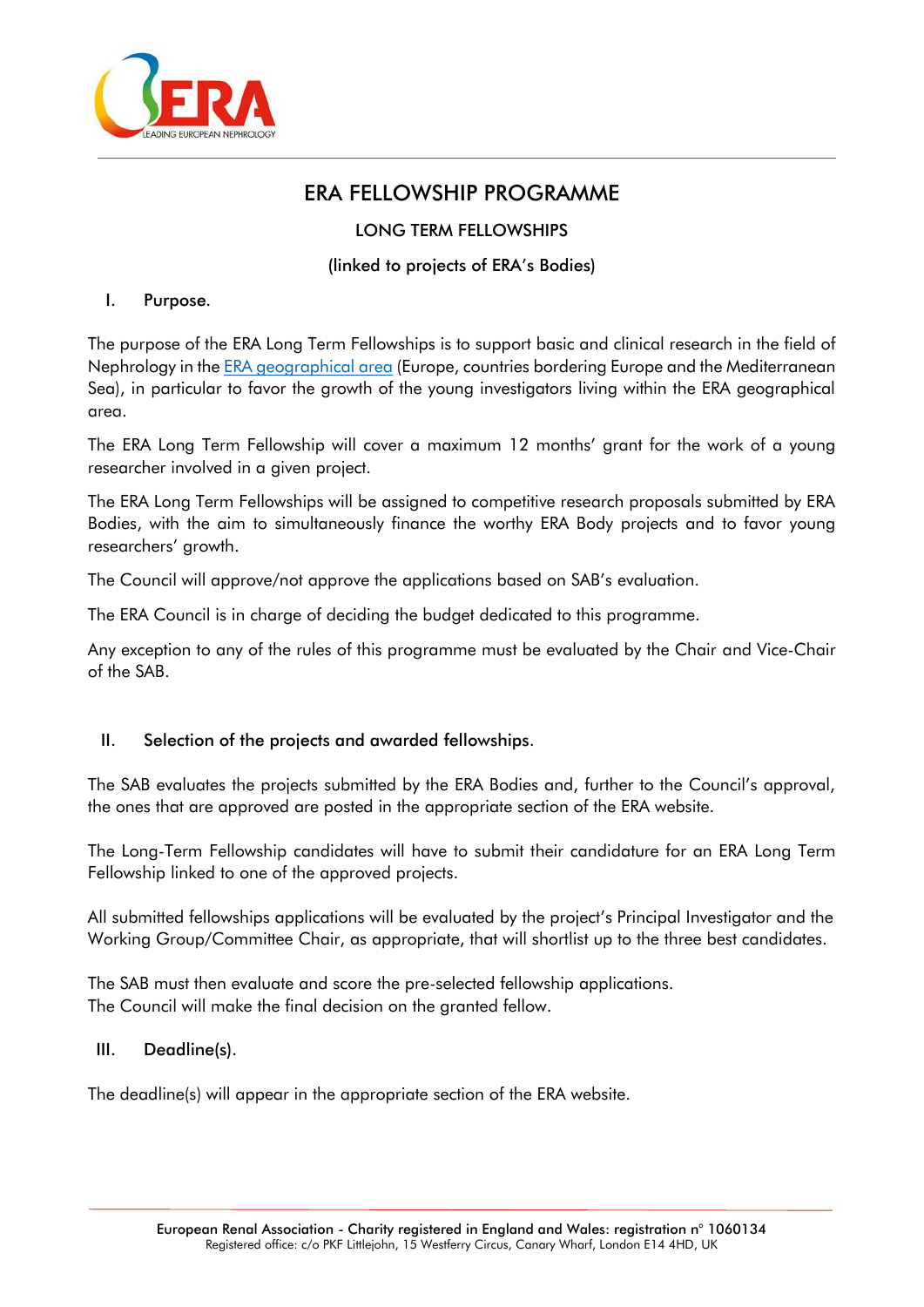

### IV. How to apply.

Applications have to be submitted by means of a specific application form available in the 'My Member Benefits' section of the My ERA [platform.](https://era-edtaid.m-anage.com/Account/Login?context=OAUTH&shortname=My%20ERA-EDTA&language=en-GB)

#### V. Institution.

The institution/s where the fellowship will be performed will be indicated in the call.

#### VI. Eligibility.

Only ERA Full members who are 40 or younger at the time of application submission can apply. Extensions of the age limit can be considered if the applicant's career has been interrupted due to childcare.

Applicants who already received an ERA Fellowship in the past under the same programme cannot apply again for a new Long-Term Fellowship.

#### VII. Duration.

The length of the project will be indicated in the call.

#### VIII. Selection of the applicants.

The ERA HQ does an administrative pre-screening and, based on approval by the SAB Chair and Vice-Chair, all applications with administrative fails are discarded and not submitted to the SAB for evaluation. Applicants of these discarded applications are immediately informed about the rejection.

Following the SAB's scoring and the subsequent approval/decision by the ERA Council, the ERA HQ informs all applicants about their own results (application acceptance/rejection).

#### IX. Factors normally considered in the selection of applicants.

- 1. Age of the applicant
- 2. Prior expertise of the applicant/published papers;
- 3. How the project fits into the applicant's career;
- 4. Feasibility of the project by the applicant and within the planned time frame.

#### X. Start of the fellowship.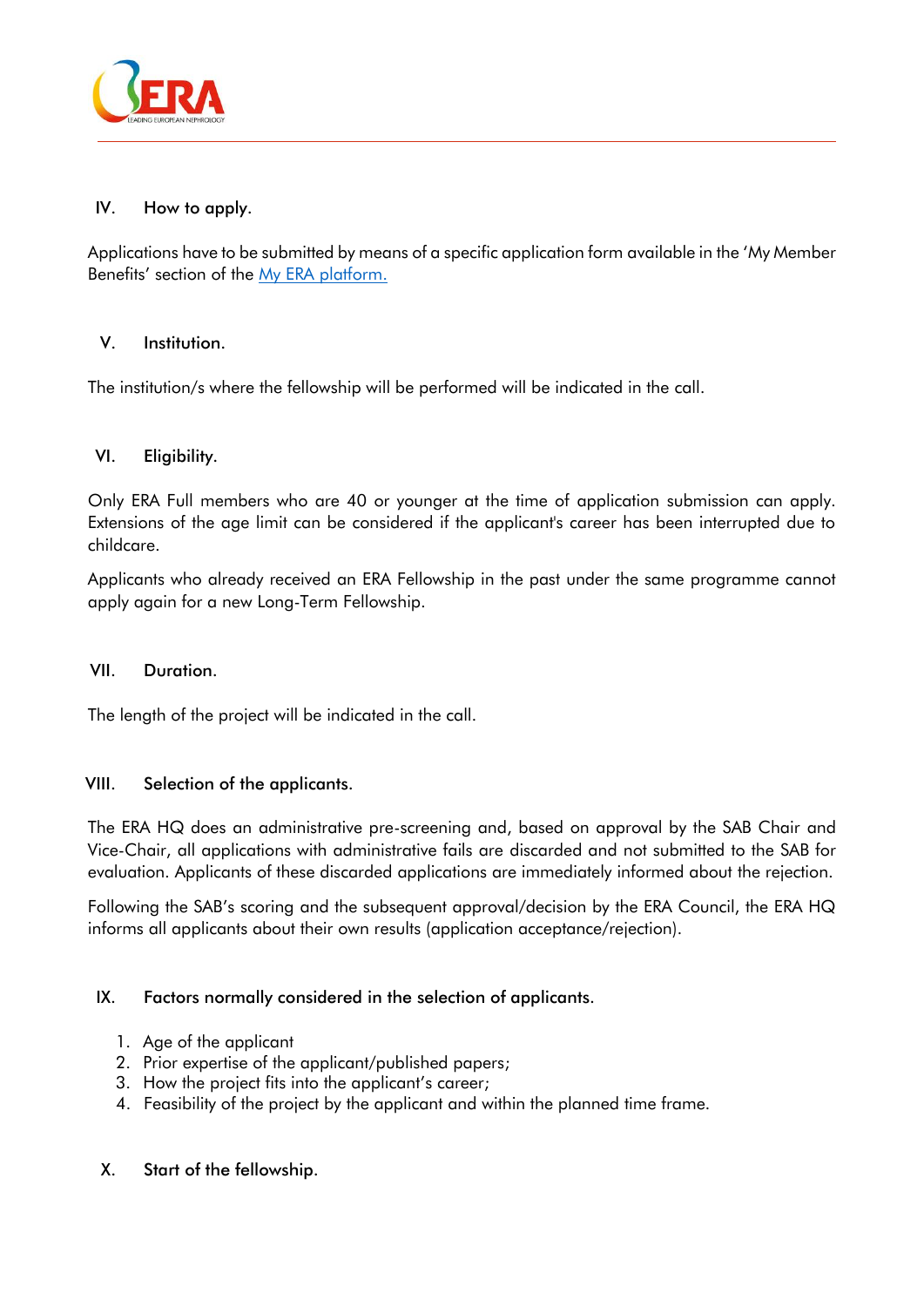

The fellowship should start according to the indications included in the call.

# XI. Payment.

Payments for the Long Term Fellowships will be done every 3 months, starting 10 days prior to the arrival of the fellow in the host institute (the air ticket must be used to verify this date); however, the last 10% of the total amount due will only be given to the fellow after the official "End of Fellowship report" form has been submitted and approved.

So that the  $1<sup>st</sup>$  part of the fellowship grant can be paid, a letter from the Chief of the Host Institute and/or the ERA Body Chair, confirming that all is "on track", must be received by the ERA HQ.

All other payments by ERA are subject to the regular receipt of *"Letter of Attendance"* signed by the Supervisor of the fellows. Failure to send this letter will compromise the installments' payment plan.

The fellowship grant amounts are based on the EMBO -European Molecular Biology Organisation[daily subsistence rates:](https://www.embo.org/documents/SEG/SEG_CFF_subsistence_rates.pdf) these daily flat fee figures will be applied for a period of 12 months (365 days or 366 days in case of leap year) and are meant to cover living expenses and any work-related taxes and insurances. For a shorter period, the amount must be calculated accordingly. A travel grant amount will also be added to the fellowship grant and it is meant to cover the expenses related to the round trip costs from the country of residence to the host country (click [here\)](https://www.era-online.org/en/wp-content/uploads/2021/09/Congress_Grant_Travel_Costs_Chart-01-09-2021.pdf) to view the travel grants chart).

If the applicant is already working at the receiving institute and the annual gross salary is higher than the offered fellowship grant, the ERA will reimburse (further to the Council approval) the actual salary costs to the local paying institution directly. In this specific case, the fellow will be not receiving any subsistence rate and/or travel grant. In any case, the granted amount cannot exceed what was originally approved by the Council.

With regard to any taxes and insurances, it is the responsibility of the Fellow to obtain information from the authorities of the receiving country and of the home country about any obligations related to this type of grant, to file the proper documents accordingly and to pay any dues that may be required. For no reason will ERA be held liable for these matters.

In the event of early termination of the Fellowship, any eventual extra amounts already paid will have to be repaid back to ERA.

ERA will not give any other financial support apart from what is clearly mentioned above.

#### XII. Publications and visibility.

Every publication of work produced while in receipt of an ERA Fellowship, as well as after the end of the Fellowship, provided that it is the results of work done during the fellowship, must acknowledge the support given by the ERA. It is recommended that the output of the Fellowship be submitted for publication in ERA journals, subject to the usual peer review process and the Editor's final decision.

Failure to give proper acknowledgment to ERA in publications may result in not allowing the ERA Body to propose future projects for this programme.